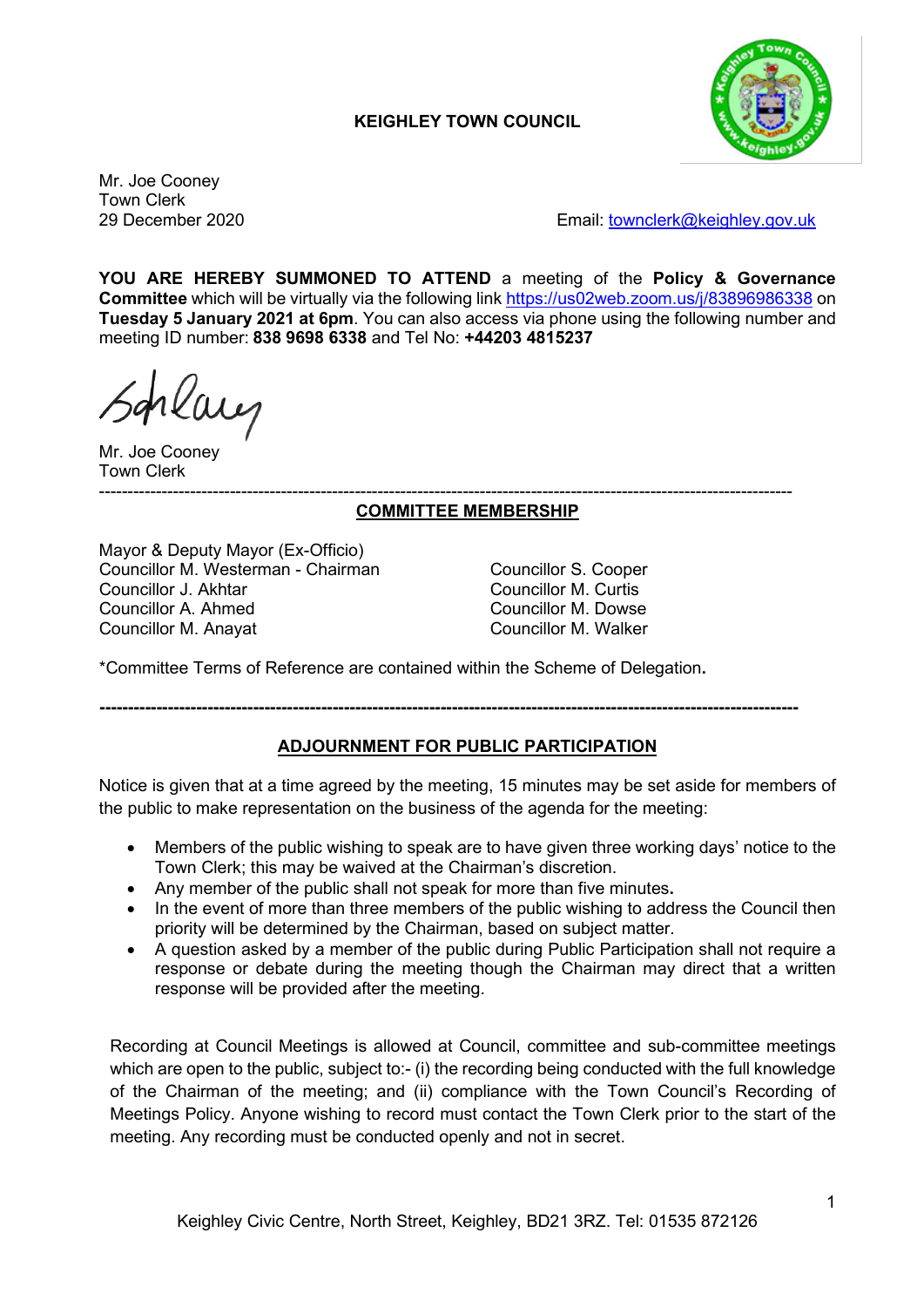#### **AGENDA**

## **1. Welcome & Introduction**

The Chairman will remind Members of the Virtual Meeting protocols.

#### **2. Apologies for absence**

Members are asked to receive apologies of absence for this meeting.

#### **3. Declarations of Interest**

 To receive declarations of interest under consideration on this agenda in accordance with the Localism Act 2011 s32 and the relevant Authorities (Disclosable Pecuniary Interests) Regulations 2012.

 Members are reminded that should you declare a pecuniary interest at a meeting, it is your responsibility to inform the Monitoring Officer.

i) Declarations of Interest from Members

ii) Declarations of Interest from Officers

#### **4. Public Question Time and Participation**

 Members of the public are advised that they are welcome to ask questions about items on the Agenda. It is not always possible to give a verbal response at the meeting and questions may receive a written reply. No resolution can be made under this item.

 Questions should relate to matters of Town Council policy or practice and not relate to the individual affairs of either the questioner or any other named person.

## **5. Minutes – For Decision**

Members are asked to approve the minutes of the meeting of the Policy & Governance Meeting held Tuesday 1 December 2020.

*Copy attached*

## **6. Progress Report – For Noting**

To receive the progress report following the last meeting held Tuesday 1 December 2020.

*Copy attached*

#### **7. Town Plan Update – For Noting**

To consider the attached report from the Assistant Town Clerk/CDO regarding the Town Plan. *Copy attached*

## **8. Corporate Governance Action Plan – For Noting**

To receive an update on the Corporate Governance Action Plan.

*Copy attached*

## **9. Corporate Risk Assessment – For Noting**

To consider the attached report on the Corporate Risk Assessment.

Keighley Civic Centre, North Street, Keighley, BD21 3RZ. Tel: 01535 872126